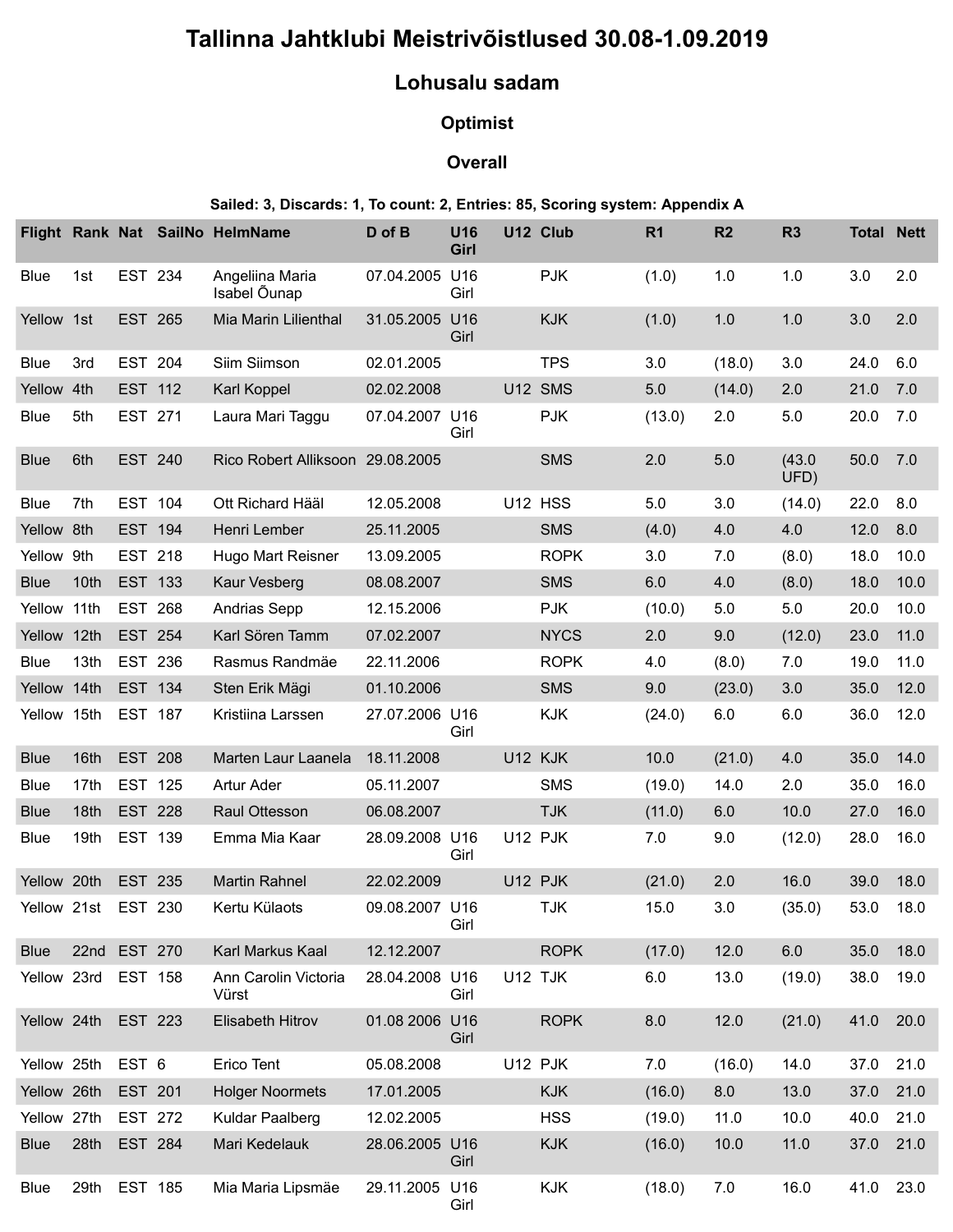|                            |                                            |                           | Flight Rank Nat SailNo HelmName   | D of B                       | U16<br>Girl | U12 Club                      | R <sub>1</sub> | R2             | R <sub>3</sub> |              | <b>Total Nett</b> |
|----------------------------|--------------------------------------------|---------------------------|-----------------------------------|------------------------------|-------------|-------------------------------|----------------|----------------|----------------|--------------|-------------------|
| <b>Blue</b>                | 30th                                       | EST 269                   | Kardo Remi Kaar                   | 20.11.2004                   |             | <b>PJK</b>                    | 8.0            | 15.0           | (20.0)         | 43.0         | 23.0              |
| Yellow                     | 31st                                       | <b>EST 202</b>            | Angus Aarna Ant                   | 28.04.2006                   |             | <b>PJK</b>                    | 13.0           | 10.0           | (31.0)         | 54.0         | 23.0              |
| <b>Blue</b><br>Yellow 33rd | 32 <sub>nd</sub>                           | <b>EST 174</b><br>EST 157 | Kaito Haamer<br>Karmel Elis Purje | 30.05.2006<br>15.03.2007 U16 | Girl        | <b>KJK</b><br><b>TJK</b>      | 12.0<br>14.0   | 11.0<br>(27.0) | (13.0)<br>11.0 | 36.0<br>52.0 | 23.0<br>25.0      |
| <b>Blue</b>                | 34th                                       | EST 111                   | Leivo Luha                        | 23.11.2004                   |             | Toila JK                      | 9.0            | 17.0           | (22.0)         | 48.0         | 26.0              |
|                            | Yellow 35th                                | EST 274                   | Susanna Maria Jõgi                | 23.11.2008 U16               | Girl        | U12 TJK                       | (26.0)         | 20.0           | 7.0            | 53.0         | 27.0              |
| Yellow 36th                |                                            | <b>EST 229</b>            | Maria Aleksandra<br>Vettik        | 25.06.2006 U16               | Girl        | <b>TJK</b>                    | 12.0           | (17.0)         | 15.0           | 44.0         | 27.0              |
| Yellow 37th                |                                            | EST 216                   | Daniel Johan Andres<br>Õunap      | 16.03.2009                   |             | U12 PJK                       | 11.0           | (18.0)         | 17.0           | 46.0         | 28.0              |
| <b>Blue</b>                | 38th                                       | <b>EST 207</b>            | Pärtel Orusalu                    | 15.09.2009                   |             | U12 KJK                       | 14.0           | 16.0           | (18.0)         | 48.0         | 30.0              |
| Blue                       | 39th                                       | EST 233                   | Erik Tallinn                      | 23.07.2006                   |             | <b>TJK</b>                    | 15.0           | (19.0)         | 15.0           | 49.0         | 30.0              |
| <b>Blue</b>                | 40th                                       | <b>EST 168</b>            | Karl Heinrich Kurnim              | 07.08.2006                   |             | <b>ROPK</b>                   | (23.0)         | 22.0           | 9.0            | 54.0         | 31.0              |
| Yellow 41st<br>Yellow      | 42nd EST 178                               | EST 74                    | Uku Vesberg<br>Sonja Tõnisberg    | 26.08.2009<br>23.01.2006 U16 | Girl        | U12 SMS<br><b>TJK</b>         | 22.0<br>(18.0) | (24.0)<br>15.0 | 9.0<br>18.0    | 55.0<br>51.0 | 31.0<br>33.0      |
| Blue                       | 43rd                                       | EST 163                   | Grigori Žigadlo                   | 2007                         |             | <b>TJK</b>                    | 22.0           | 13.0           | (29.0)         | 64.0         | 35.0              |
| <b>Blue</b>                | 44th                                       | EST 140                   | Dagne Aasmaa                      | 05.05.2005 U16               | Girl        | <b>PJK</b>                    | 21.0           | (28.0)         | 19.0           | 68.0         | 40.0              |
| Yellow 45th                |                                            | EST 249                   | Katarina Haavandi                 | 06.07.2007 U16               | Girl        | <b>TJK</b>                    | 20.0           | (25.0)         | 20.0           | 65.0         | 40.0              |
|                            | Yellow 46th                                | <b>EST 93</b>             | <b>Lisett Aasmets</b>             | 15.09.2006 U16               | Girl        | <b>NYCS</b>                   | (30.0)         | 19.0           | 22.0           | 71.0         | 41.0              |
| Blue                       | 47th                                       | EST 144                   | Joonas Ata Saks                   | 17.03.2009                   |             | U12 ROPK                      | (27.0)         | 20.0           | 21.0           | 68.0         | 41.0              |
| <b>Blue</b><br><b>Blue</b> | 48th<br>49th                               | EST 172<br>EST 159        | Johan Tiidemann<br>Sandra Sinivee | 29.01.2009<br>02.07.2007 U16 |             | U12 ROPK<br>KJK               | (39.0)<br>20.0 | 27.0<br>(26.0) | 17.0<br>24.0   | 83.0<br>70.0 | 44.0<br>44.0      |
|                            |                                            |                           |                                   |                              | Girl        |                               |                |                |                |              |                   |
|                            | Yellow 50th FRA 142<br>Yellow 51st EST 222 |                           | William Liiv                      | 04.06.2009                   |             | U12 YC Cannes/<br><b>ROPK</b> | 23.0           | 22.0           | (32.0)         | 77.0<br>76.0 | 45.0              |
|                            |                                            |                           | Matilda Prikk                     | 27.07.2006 U16               | Girl        | <b>ROPK</b>                   | 17.0           | (30.0)         | 29.0           |              | 46.0              |
| Yellow<br>Yellow 53rd      | 52nd EST 247                               | EST 244                   | Mike Hideo Kahar<br>Maria Raamat  | 07.01.2007                   |             | <b>TJK</b><br><b>TJK</b>      | (40.0)         | 21.0           | 28.0           | 89.0<br>75.0 | 49.0<br>49.0      |
|                            | 54th                                       | <b>EST 248</b>            | <b>Mattias Kiviselg</b>           | 23.01.2006 U16<br>27.11.2005 | Girl        | <b>TJK</b>                    | 25.0           | (26.0)<br>23.0 | 24.0<br>27.0   | 87.0         | 50.0              |
| <b>Blue</b><br>Blue        | 55th                                       | EST 130                   | Kevin Aus                         | 26.07.2007                   |             | <b>PJK</b>                    | (37.0)<br>24.0 | (32.0)         | 26.0           | 82.0         | 50.0              |
| <b>Blue</b>                | 56th                                       | <b>EST 267</b>            | Aleksander Silluta                | 02.12.2008                   |             | U12 KJK                       | (30.0)         | 25.0           | 25.0           | 80.0         | 50.0              |
| <b>Blue</b>                | 57th                                       | EST 211                   | Margus Silluta                    | 09.08.2007                   |             | <b>KJK</b>                    | 28.0           | 24.0           | (32.0)         | 84.0         | 52.0              |
| <b>Blue</b>                | 58th EST 253                               |                           | Lukas Tuubel                      | 04.04.2009                   |             | U12 NYCS                      | (32.0)         | 30.0           | 23.0           | 85.0         | 53.0              |
| Blue                       | 59th EST 92                                |                           | Johanna Süda                      | 14.04.2007 U16               | Girl        | <b>HSS</b>                    | 25.0           | (33.0)         | 28.0           | 86.0 53.0    |                   |
|                            | Yellow 60th EST 241                        |                           | Tristan Laur Koit                 | 06.03.2005                   |             | <b>TJK</b>                    | 27.0           | (44.0)<br>UFD) | 27.0           | 98.0         | 54.0              |
|                            | Yellow 61st EST 76                         |                           | Jakob Kalle                       | 28.08.2008                   |             | U12 SMS                       | (42.0)         | 32.0           | 23.0           | 97.0 55.0    |                   |
|                            | Yellow 62nd EST 75                         |                           | Kusti Koppel                      | 06.07.2010                   |             | U12 SMS                       | 32.0           | (35.0)         | 25.0           | 92.0         | 57.0              |
|                            | Yellow 63rd EST 273                        |                           | Rikhard Juhani<br>Vatunen         | 13.02.2005                   |             | <b>HSS</b>                    | 31.0           | (33.0)         | 26.0           | 90.0 57.0    |                   |